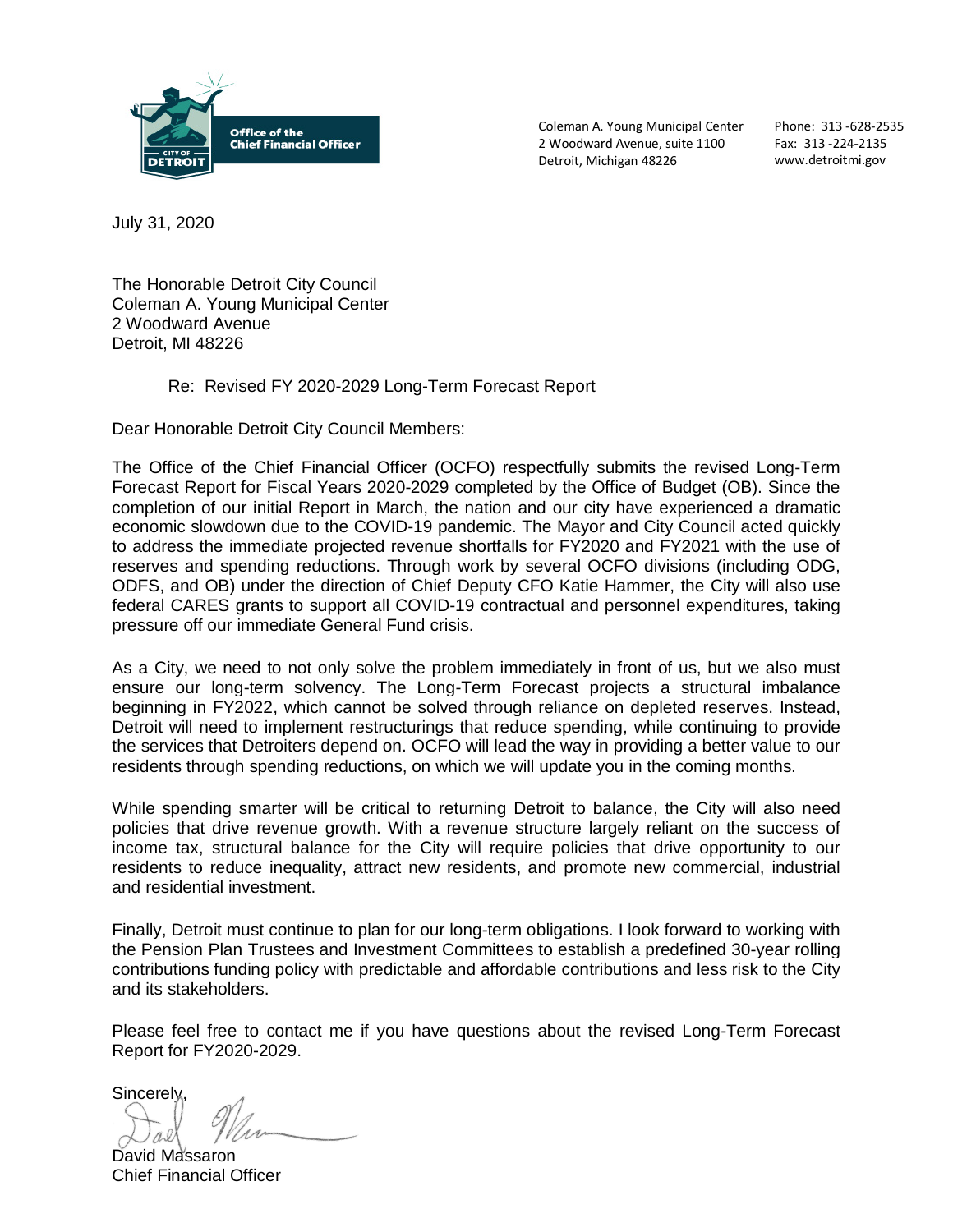

# Long-Term Forecast Report FY 2020—2029

Office of the Chief Financial Officer Office of Budget

Revised: July 31, 2020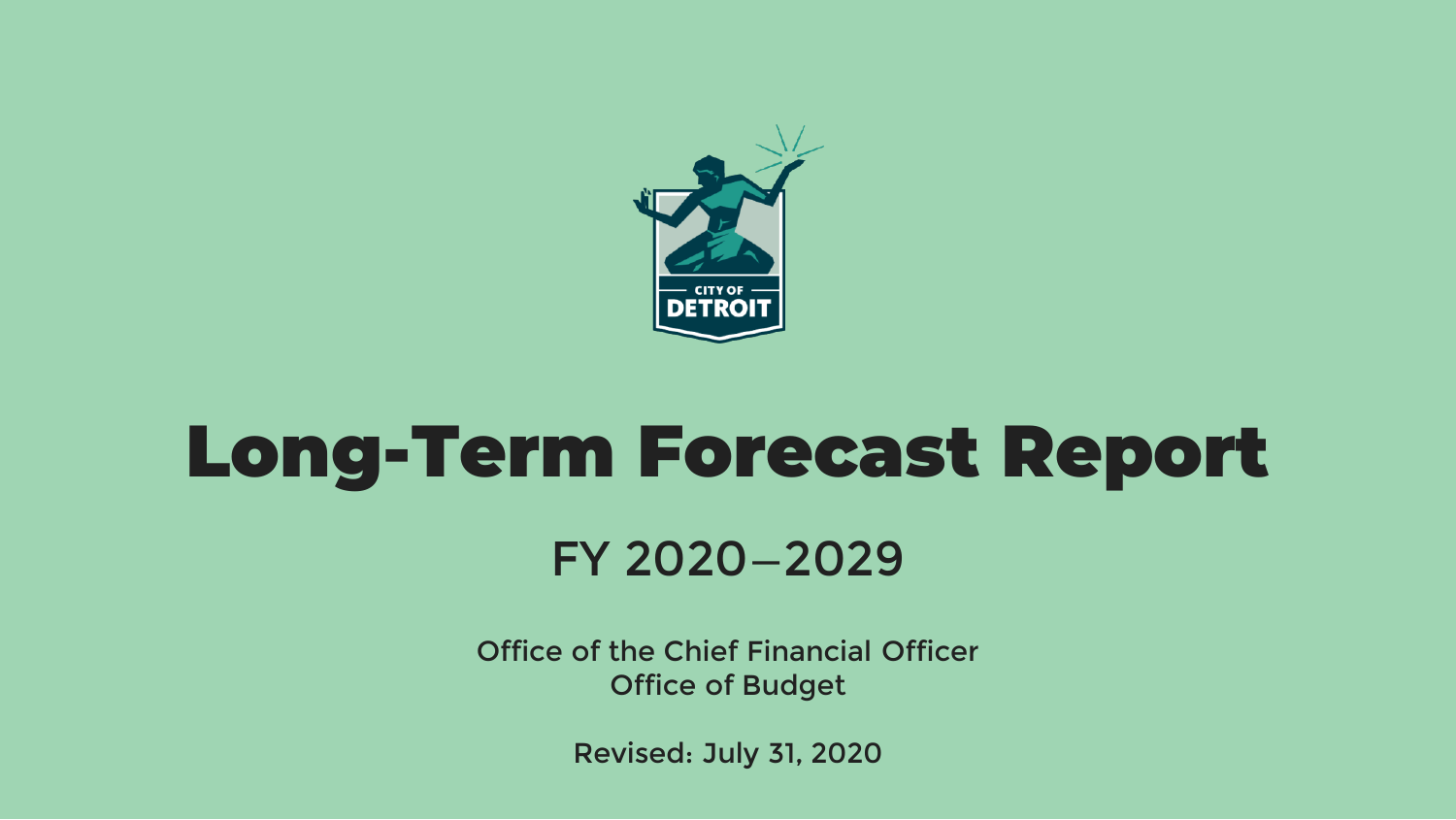### COVID-19 Disclaimer

- On March 13, 2020, the President declared the ongoing Coronavirus Disease 2019 (COVID-19) pandemic a nationwide emergency.
- On March 23, 2020, Governor Whitmer issued a "Safer at Home" order for Michigan. It was rescinded on June 1, 2020, and the State has begun gradually re-opening the economy.
- On March 30, 2020, the City issued its annual Long-Term Forecast Report, with projections that did not yet reflect the material fiscal impact of COVID-19, to meet the Financial Review Commission's annual reporting deadline.
- Given the material change in fiscal outlook due to COVID-19, the City is issuing this revised version of the FY 2020-2029 Long-Term Forecast Report.
- This revised report includes updated revenue and expenditure projections based on COVID-19 impacts and changes made in the FY 2021 Adopted Budget.
- This report does not include the additional expenditures for COVID-19 response nor the federal assistance supporting those costs.

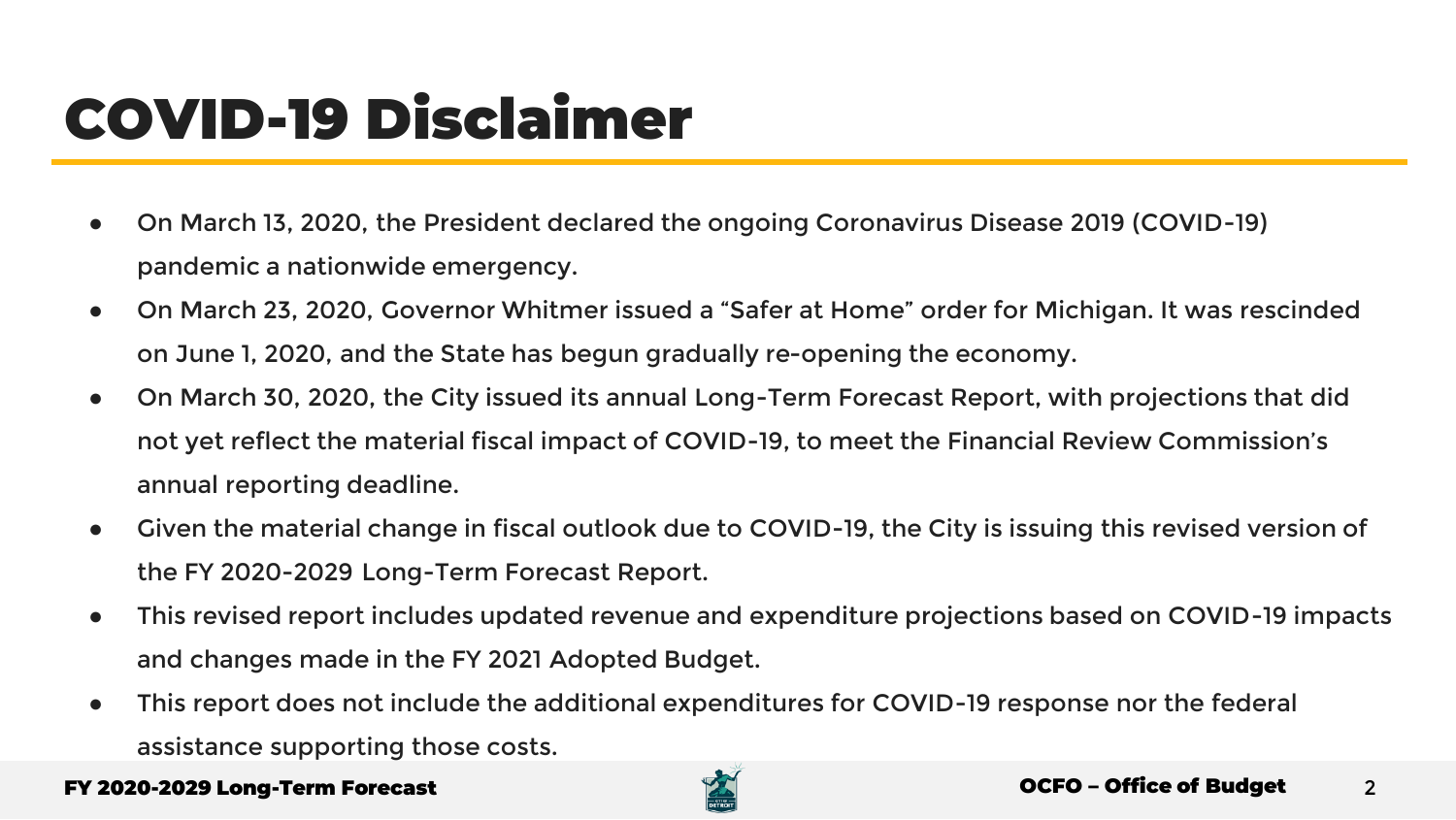### Table of Contents

| <b>Section</b>                    | Page No. |
|-----------------------------------|----------|
| <b>Legacy Pension Obligations</b> |          |
| Debt Obligations                  | 12       |
| <b>Long-Term Forecast</b>         | 16       |

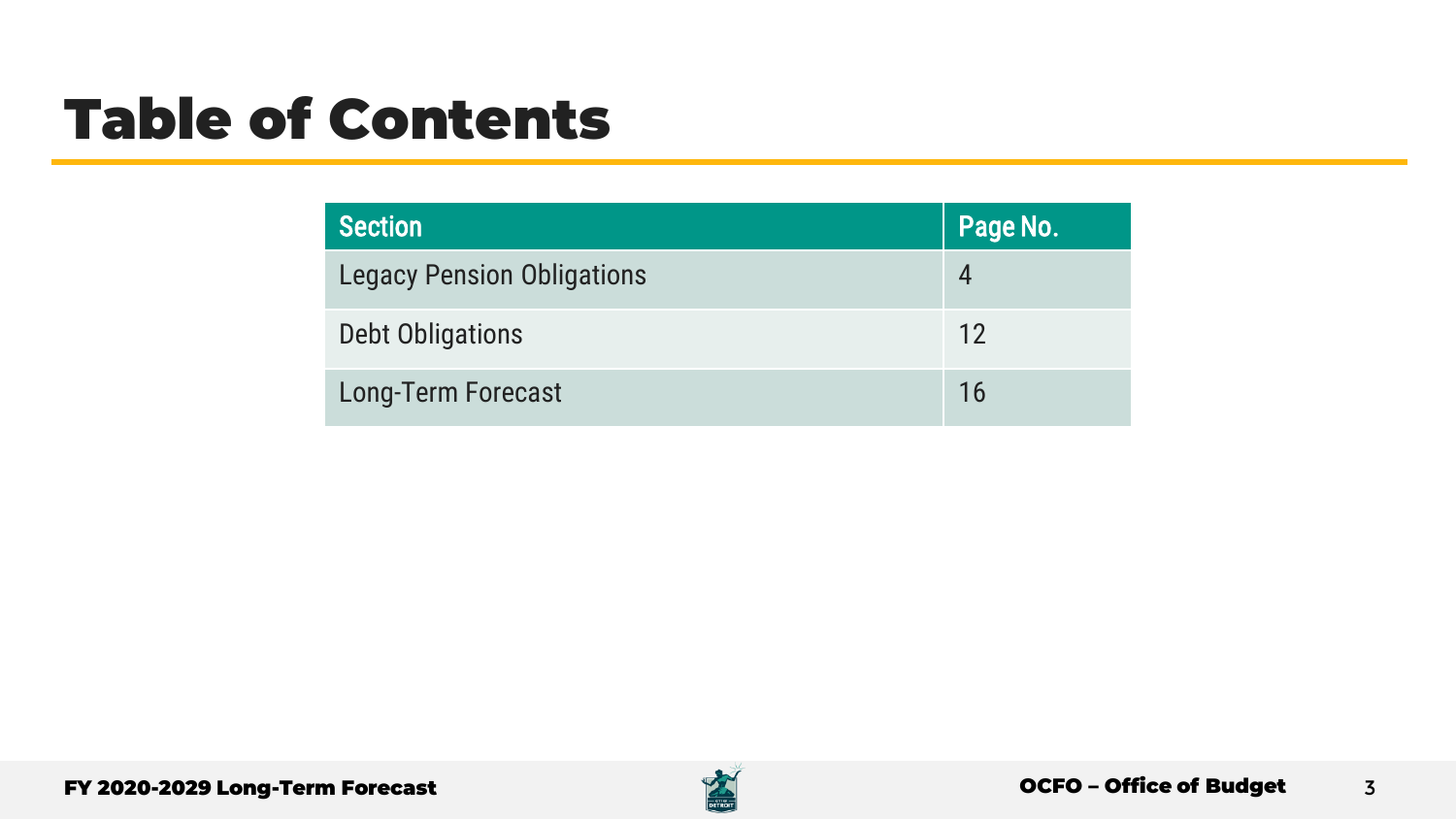# Legacy Pension Obligations



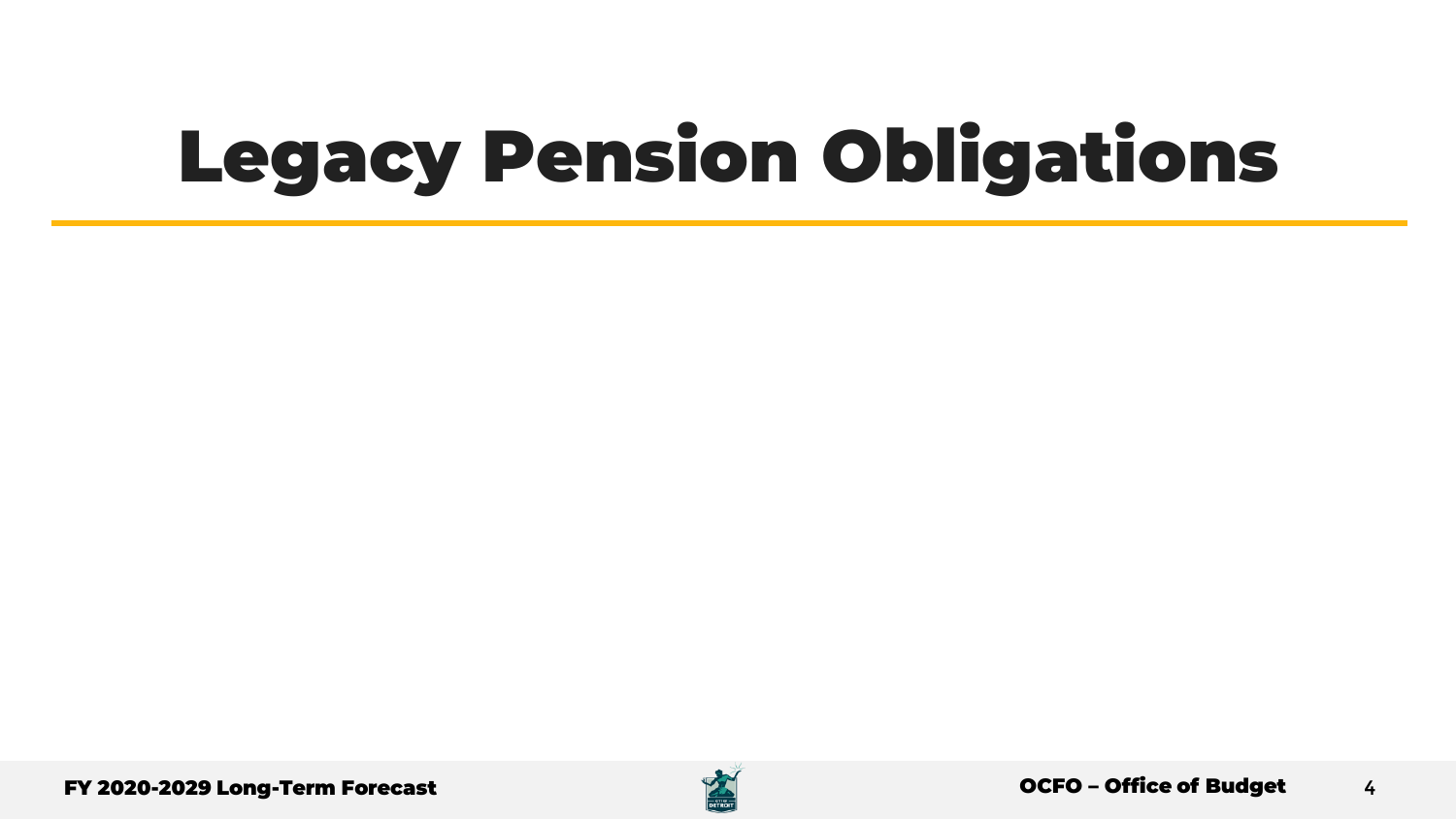## Legacy Pension Funding Policy

- The City's legacy pension plans have not yet adopted funding policies
	- Projections in this report assume a 30-year level dollar amortization policy
	- Assumptions are the same as the approved FY 2021-2024 Four-Year Financial Plan
	- Since then, the FY 2019 valuations released in April 2020 indicate another \$12M increase in the projected annual contribution based on final results
	- Poor investment performance for FY 2020 will increase it further
- Recognizing this long-term challenge continues to grow, the City is working with the Pension Plans over the summer of 2020 on a new funding policy
- The City needs greater certainty over its future annual contributions to plan ahead now

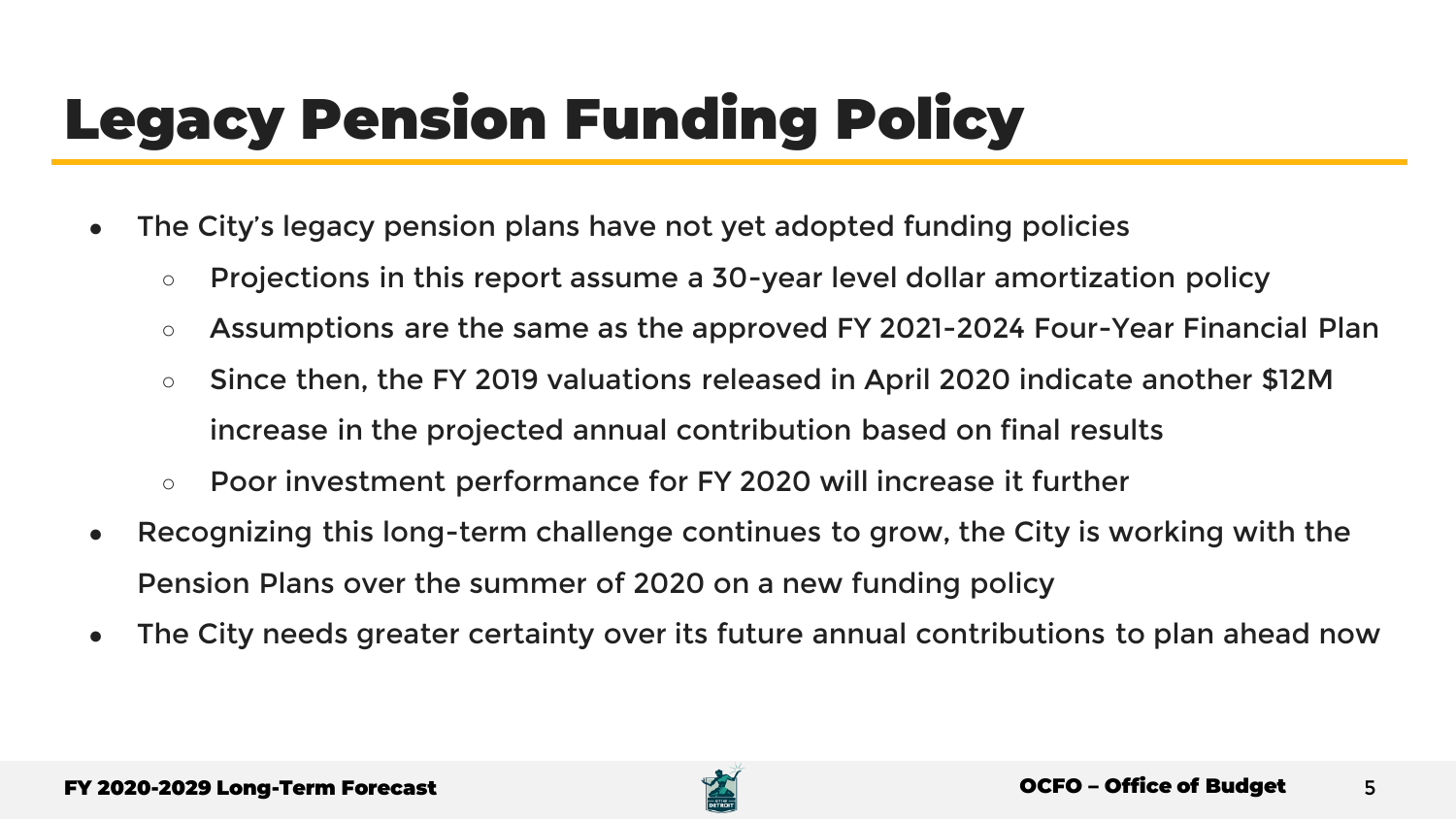## Legacy Pensions Background

#### Plan of Adjustment (POA) Pension Cliff

- POA provided a 10-year "pension holiday" for City to invest in service improvements, capital, and blight removal
- In 2014, POA assumed annual legacy pension contributions increase from \$0 to \$111M in FY 2024 (the "pension cliff")
- By 2015, updated mortality tables increased unfunded pension liabilities by more than \$490M (34%)
- Updated mortality tables and poor investment performance brought projected annual General Fund contributions to \$166M when the FY 2021 Budget was developed

#### Retiree Protection Fund (RPF)

In 2017, the Mayor and City Council created the Retiree Protection Fund by ordinance as a long-term strategy for legacy pension funding:

- Provide extra funding for deposit into the RPF, an irrevocable trust for legacy pension obligations
- Use RPF deposits, plus investment earnings, to partially offset annual pension contributions starting FY 2024
- Gradually build up budget capacity for future annual required contributions (the cliff becomes a ramp)
- Review annually and recommend changes if needed during the annual budget process
- To date, the City has deposited \$170M in the RPF

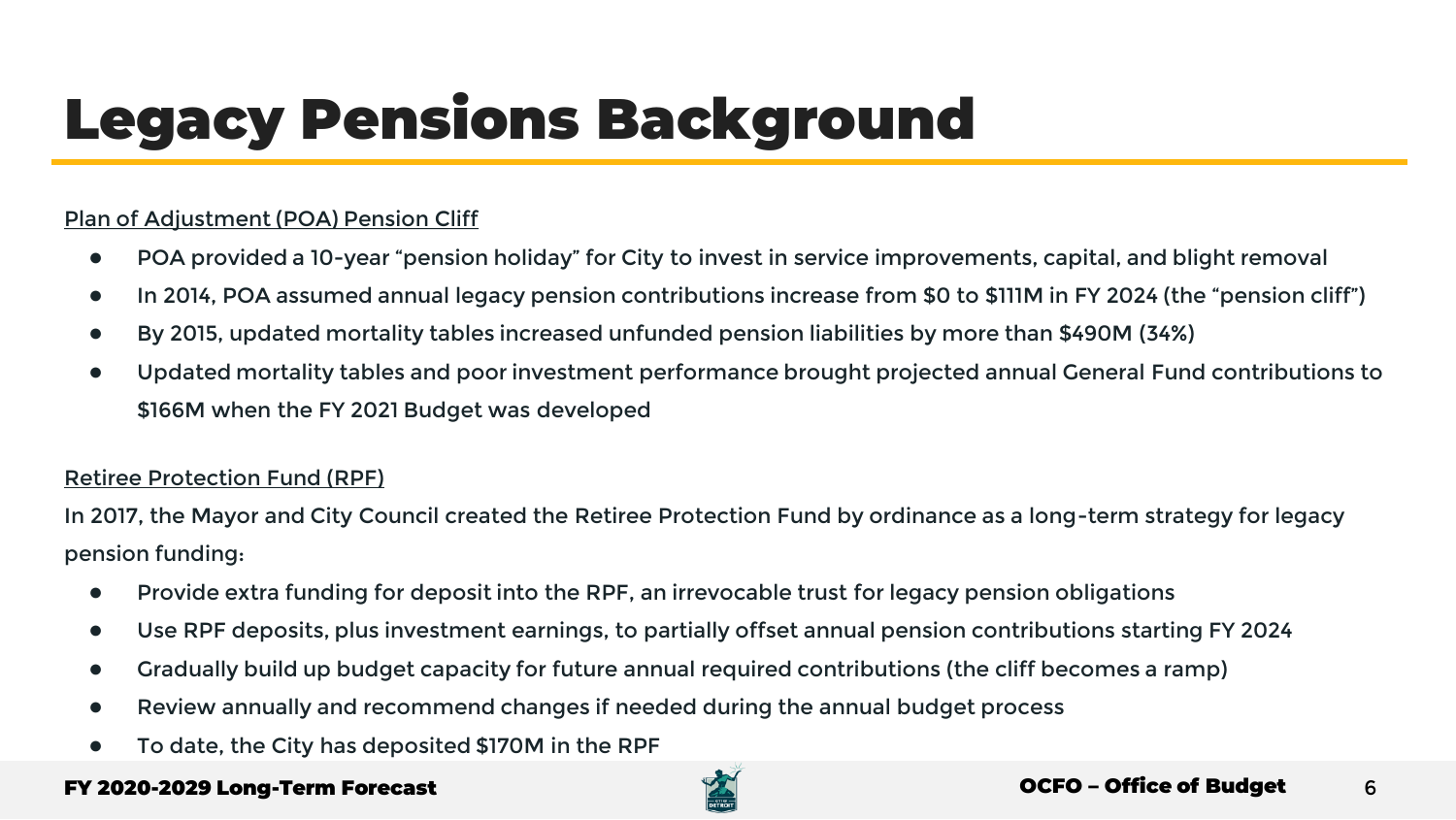### Plan of Adjustment Requirement (October 2014 Projections)



General Fund

**Pension Contribution (General Fund)** 

\* Excludes "Grand Bargain" contributions from State of Michigan, Foundation for Detroit's Future (FDF), and Detroit Institute of Arts (DIA). DWSD and Library liabilities and contributions are separate.

Projections above based on assumptions at the time of the approved FY 2021-2024 Four-Year Financial Plan. Subsequent plan experience and investment performance will result in larger projected contributions.

#### FY 2020-2029 Long-Term Forecast OCFO – Office of Budget



#### 7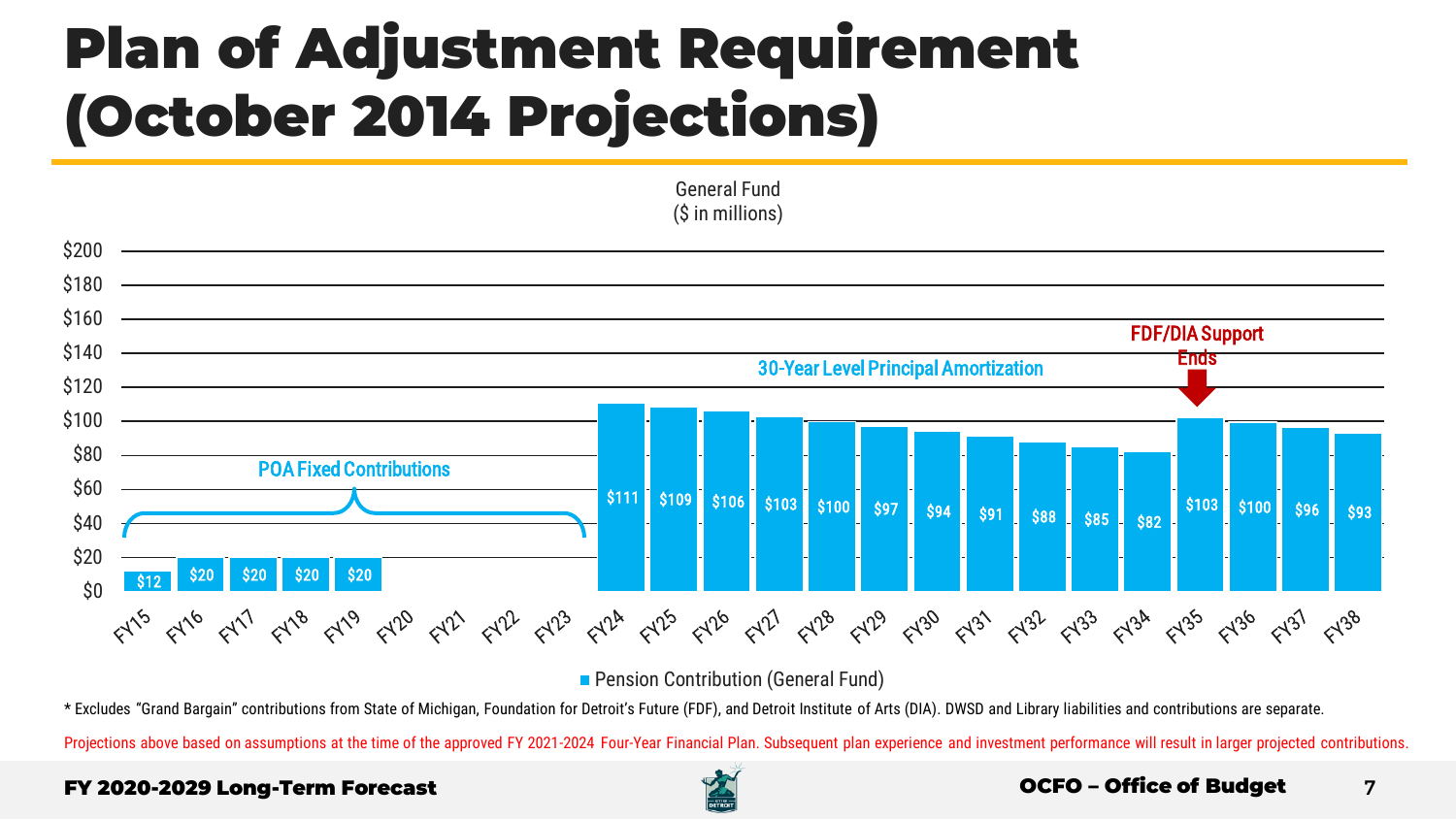### Plan of Adjustment Requirement (with City's March 2020 Projections)



**Pension Contribution (General Fund)** 

\* Excludes "Grand Bargain" contributions from State of Michigan, Foundation for Detroit's Future (FDF), and Detroit Institute of Arts (DIA). DWSD and Library liabilities and contributions are separate.

Projections above based on assumptions at the time of the approved FY 2021-2024 Four-Year Financial Plan. Subsequent plan experience and investment performance will result in larger projected contributions.

#### FY 2020-2029 Long-Term Forecast OCFO – Office of Budget



#### 8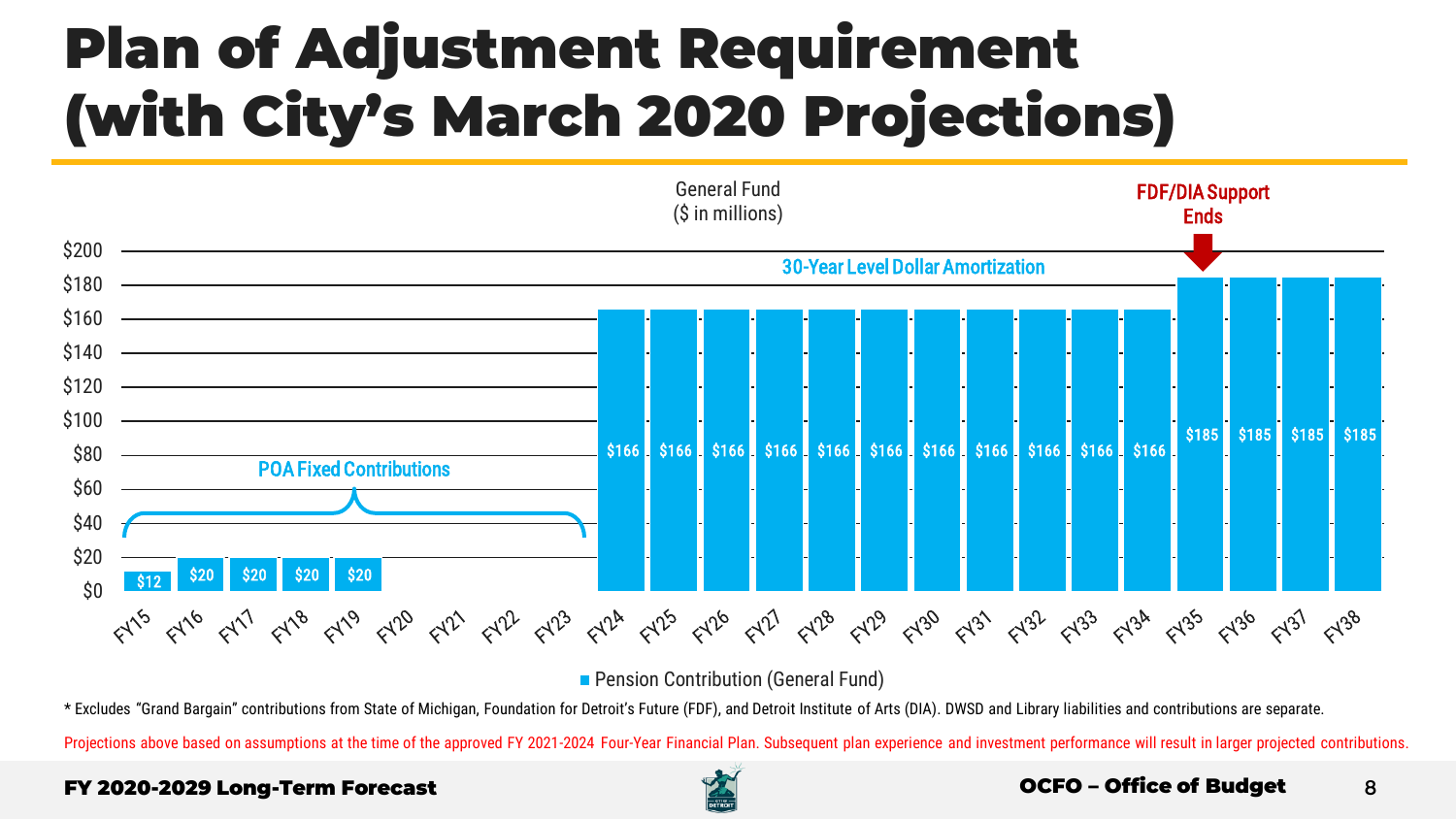### FY 2021 RPF Approved Budget (with City's March 2020 Projections)



\* Excludes "Grand Bargain" contributions from State of Michigan, Foundation for Detroit's Future (FDF), and Detroit Institute of Arts (DIA). DWSD and Library liabilities and contributions are separate.

Projections above based on assumptions at the time of the approved FY 2021-2024 Four-Year Financial Plan. Subsequent plan experience and investment performance will result in larger projected contributions.

#### FY 2020-2029 Long-Term Forecast OCFO – Office of Budget



#### 9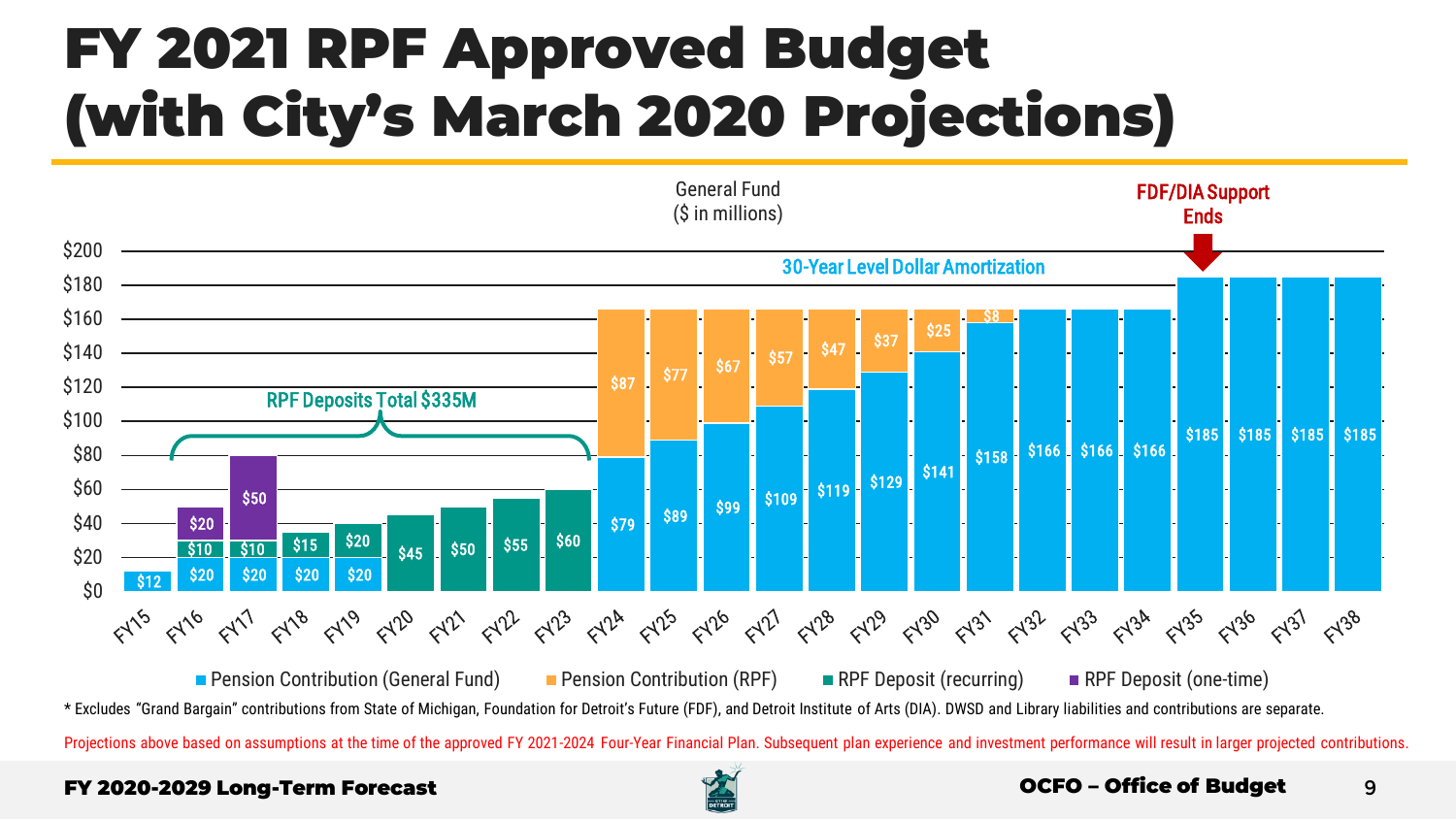### FY 2021 Pension Plan and RPF Review

- Prior to developing the FY 2021 Budget recommendation, the OCFO reviewed the latest actuarial valuations, pension plan returns, and RPF returns
- No change to funding policy assumptions
	- Retirement Systems have not yet established funding policies
- FY 2024 net contribution from General Fund increased \$3.5M vs. last year's review
	- Increase driven by pension plan returns below 6.75% target

| <b>Pension Model Updates and Assumptions</b> |                                                                              |  |
|----------------------------------------------|------------------------------------------------------------------------------|--|
| Actuarial Valuation <sup>(1)</sup>           | FY 2018 valuation                                                            |  |
| <b>Latest Pension Plan Returns</b>           | 3.4% GRS, 5.1% PFRS<br>FY 2019 actual return                                 |  |
| <b>Future Pension Plan Returns</b>           | 6.75% projected                                                              |  |
| Amortization / Funding Policy <sup>(2)</sup> | 30-year level dollar                                                         |  |
| FY 2024 Projected Contribution               | \$192M gross<br>$(S26M)$ FDF/DIA/DWSD/DPL(3)<br>\$166M net from General Fund |  |
| <b>Latest RPF Returns</b>                    | 4.4% FY 2019 actual return                                                   |  |
| <b>Future RPF Returns</b>                    | 3% projected                                                                 |  |

(1) Actuarial valuations for FY 2019 were completed after FY 2021 Budget development. (2) The Retirement Systems have not yet established funding policies

(3) Foundation for Detroit's Future and Detroit Institute of Arts are the "Grand Bargain" outside sources through FY 2034. Detroit Water and Sewerage Department and Detroit Public Library pension liabilities do not impact the General Fund.

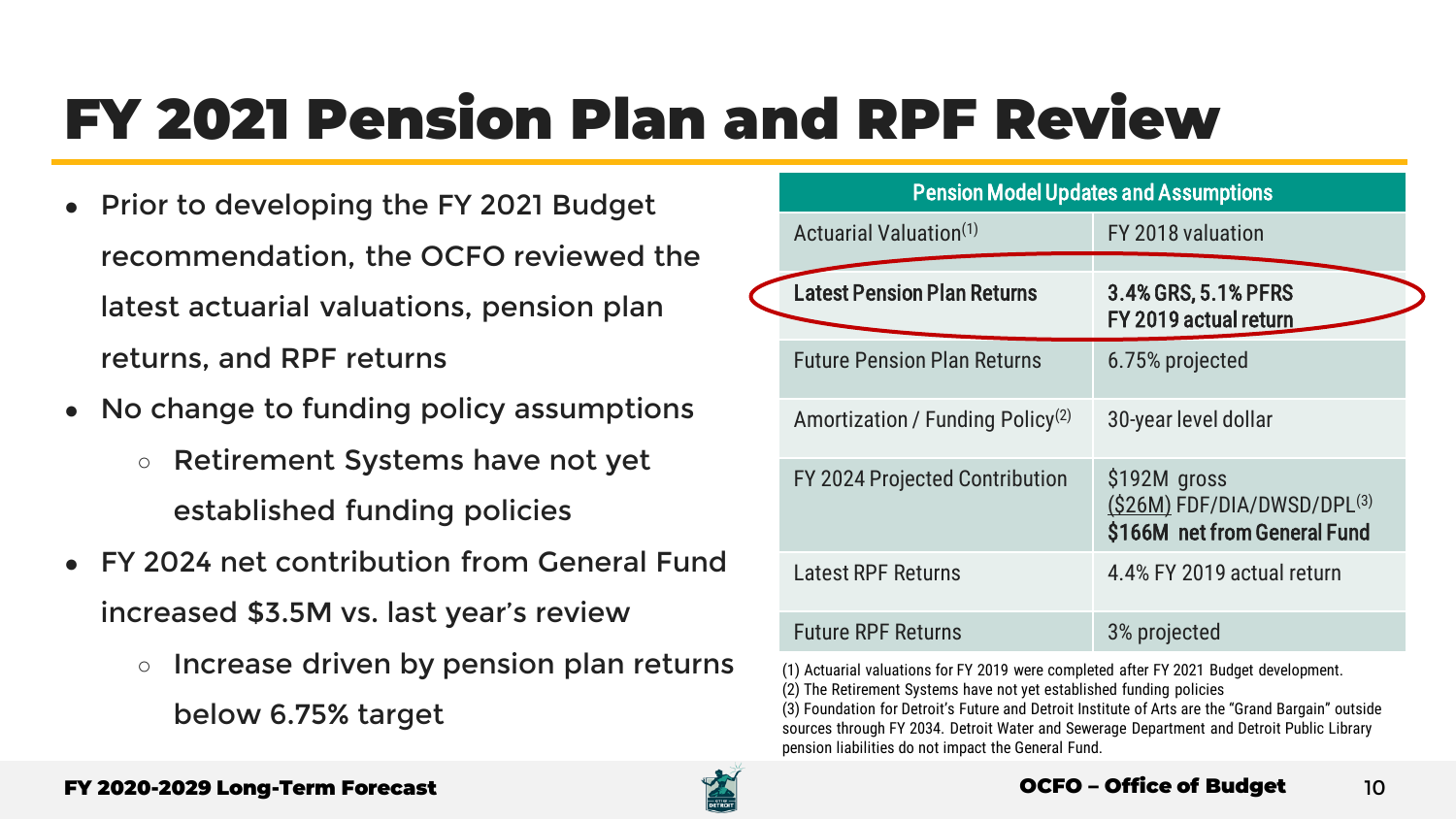### Recurring Debt Service and Legacy Pension Costs



Excludes RPF Deposits from one-time fund balance in FY16 (\$20M) and FY17 (\$50M). Excludes "Grand Bargain" contributions, which provide \$18.7M per year through FY34. Excludes DWSD and Library. LTGO Debt Service excludes B-Note debt service allocated to enterprise funds.

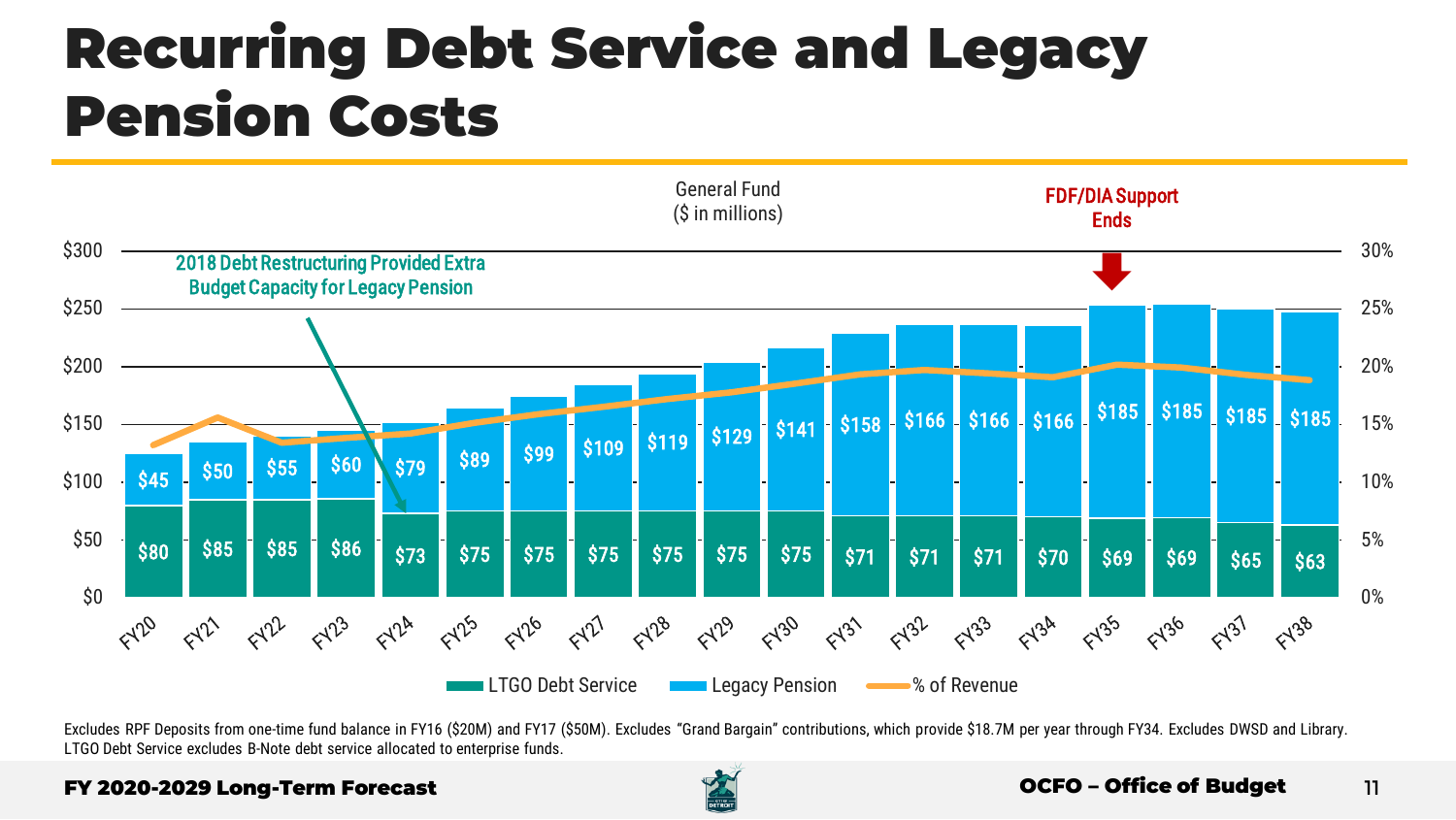# Debt Obligations



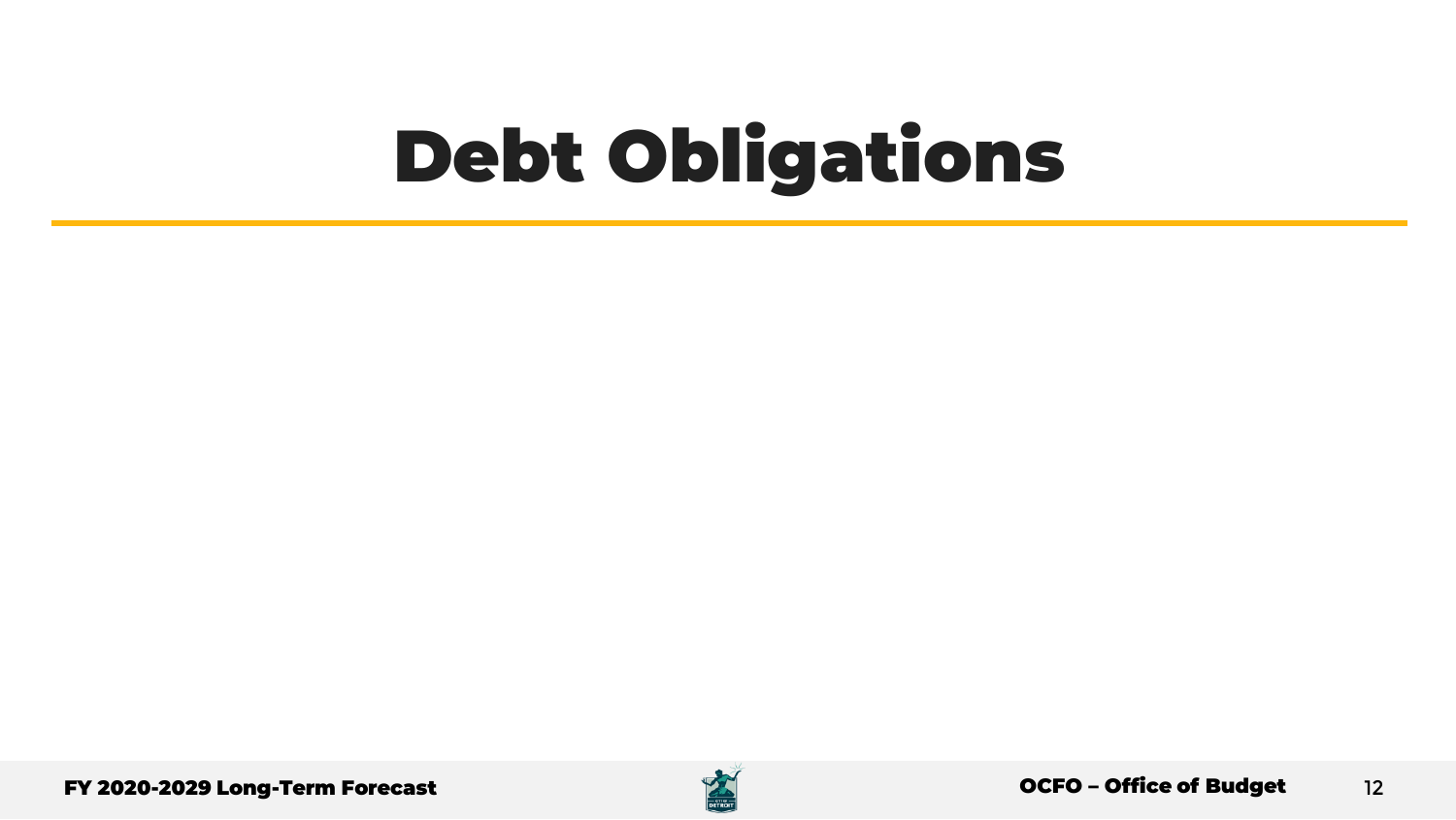### Unlimited Tax General Obligation Debt **Service**



\* Does not include budgeted debt service for next series of previously authorized UTGO bonds. Source: OCFO – Office of the Treasury

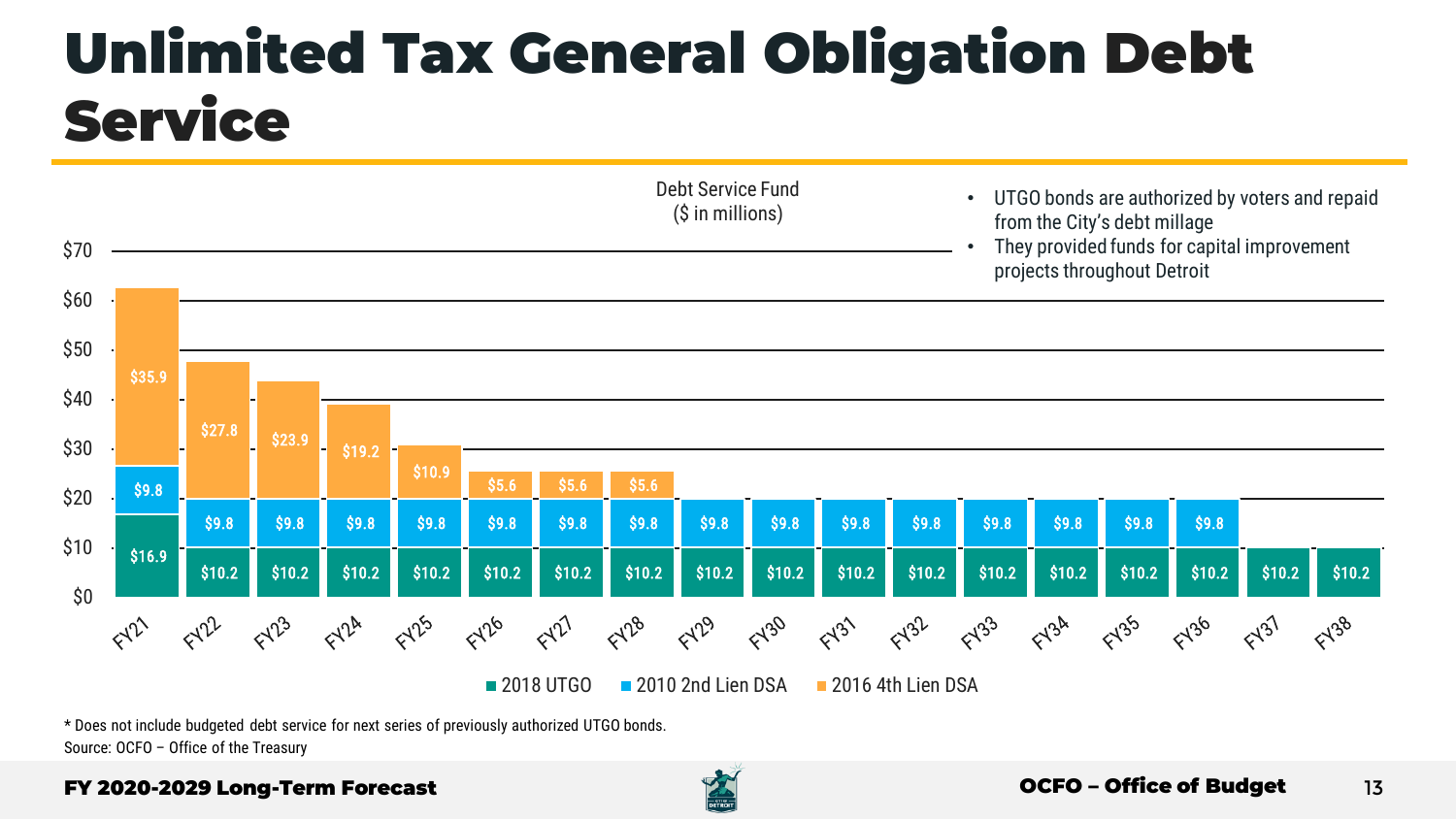### Limited Tax General Obligation Debt **Service**



\* 2014 B-Notes are split approximately 80% General Fund and 20% Enterprise Funds. Michigan Strategic Fund Joe Louis Arena Demolition Loan debt service assumes scheduled drawdowns occur. Source: OCFO – Office of the Treasury

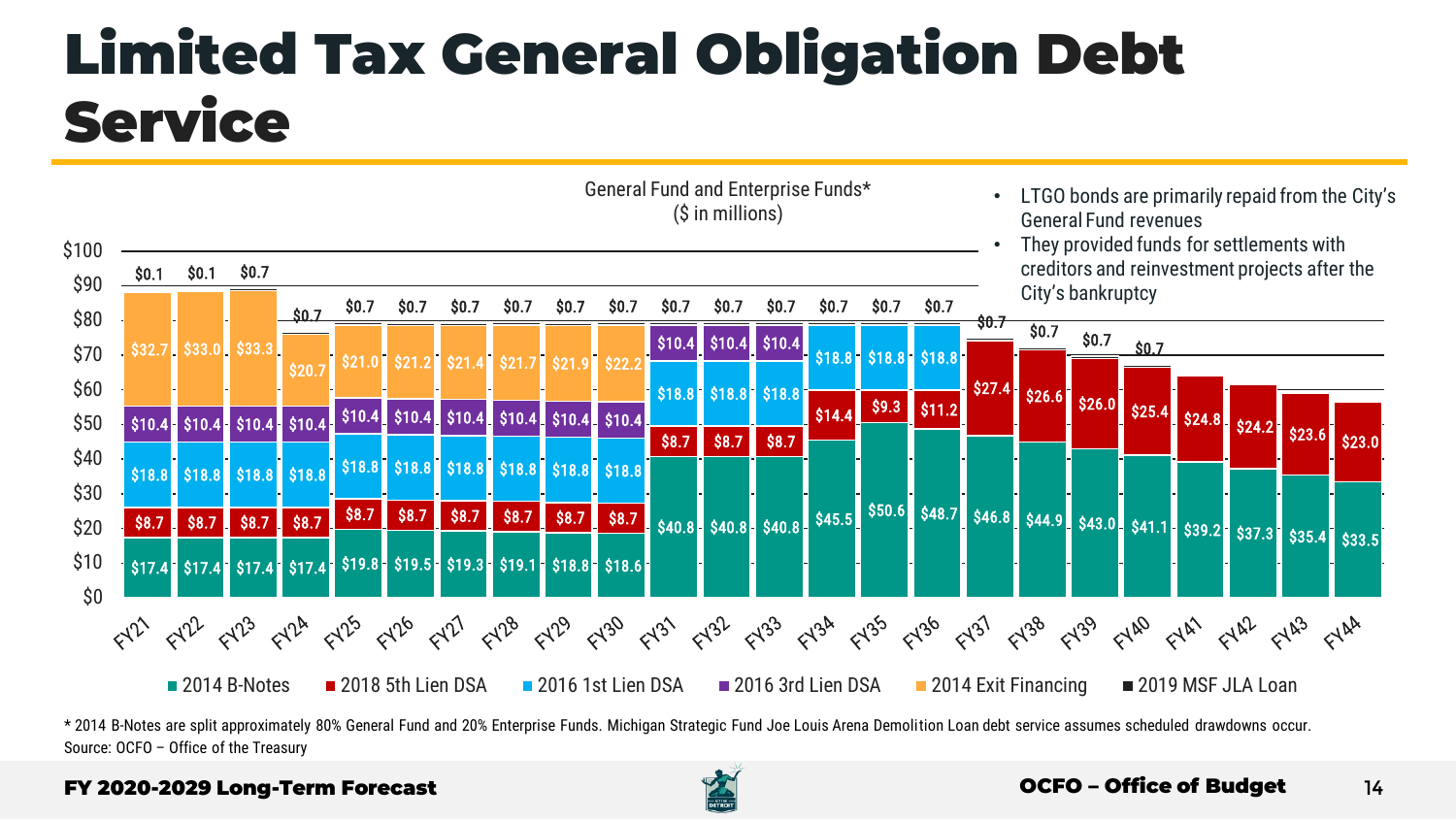### Michigan Transportation Fund Bonds and HUD Notes Debt Service



\* MTF Bonds debt service assumes scheduled drawdowns occur. Source: OCFO – Office of the Treasury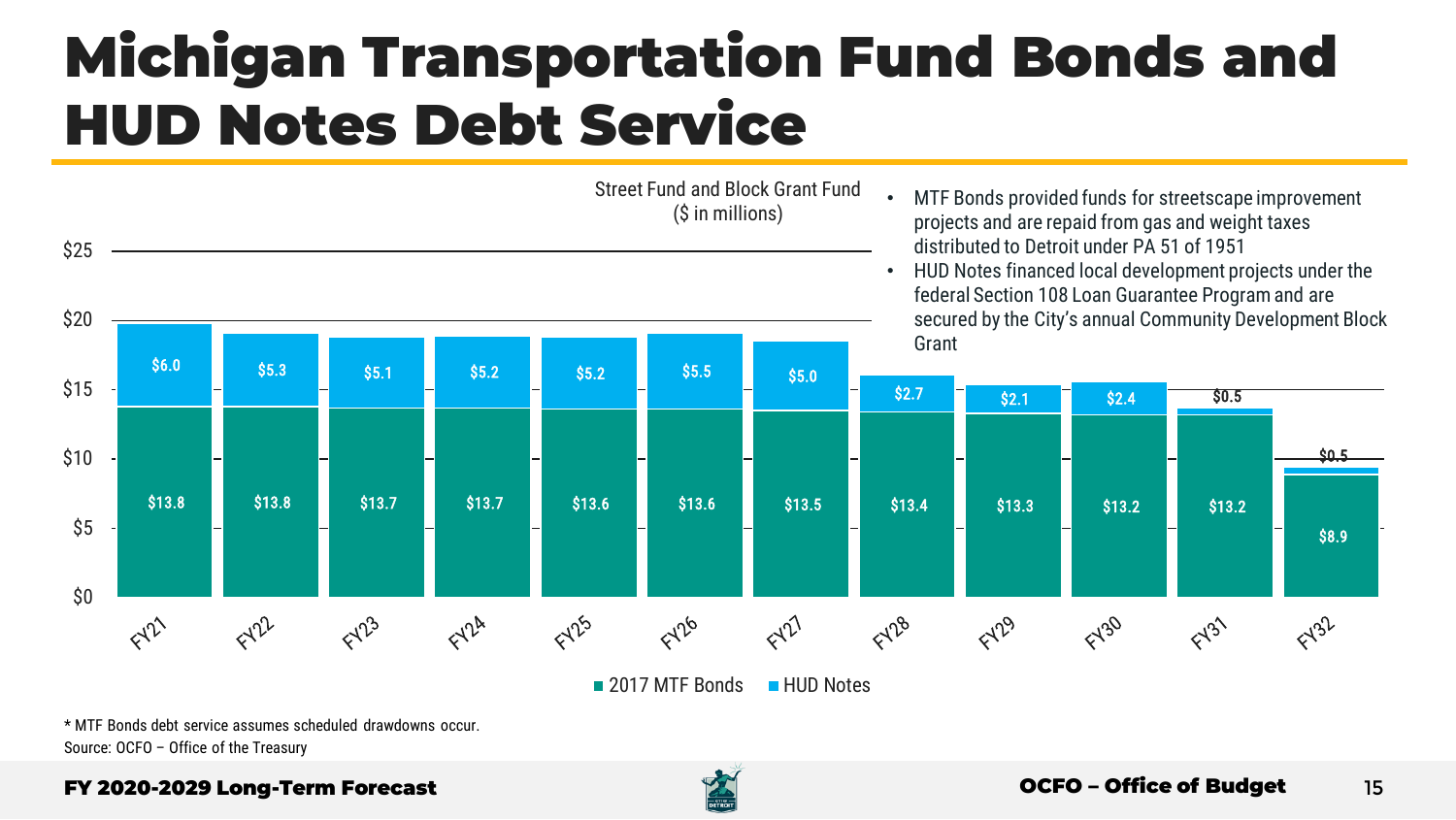# Long-Term Forecast

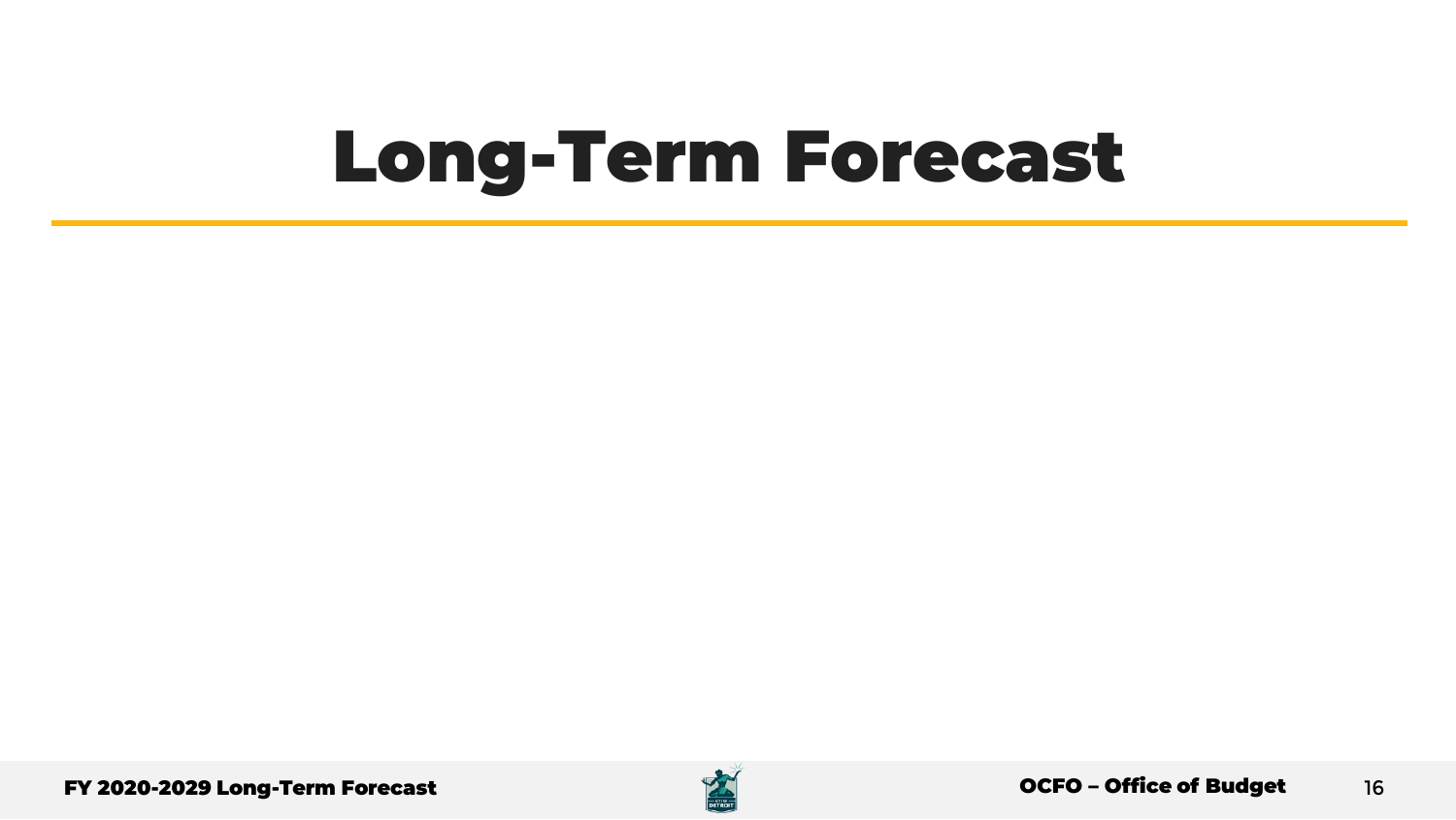### COVID-19 Impact Summary

Due to the COVID-19 public health emergency and the measures taken to stop the spread, including stay at home orders, mandatory business closures and impact on the national economy, the long-term forecast assumes substantial revenue losses, most acutely felt in FY 2020 and FY 2021, driven by the following:

- Gaming revenue losses directly tied to the casino closures on March 16, 2020
- Income tax reduction as employers have laid off and furloughed workers and there is a forecasted contraction in the national and state economy
- Anticipated State Revenue Sharing reduction due to a drop in state sales tax receipts
- Other revenue losses from suspended parking enforcement, bus fare interruption to protect drivers from COVID-19 and a reduction in business and construction permitting activity

Consistent with the FY 2021-2024 Four-Year Financial Plan, the forecast assumes fund balance will absorb a portion of the revenue losses in FY 2020 and FY 2021.

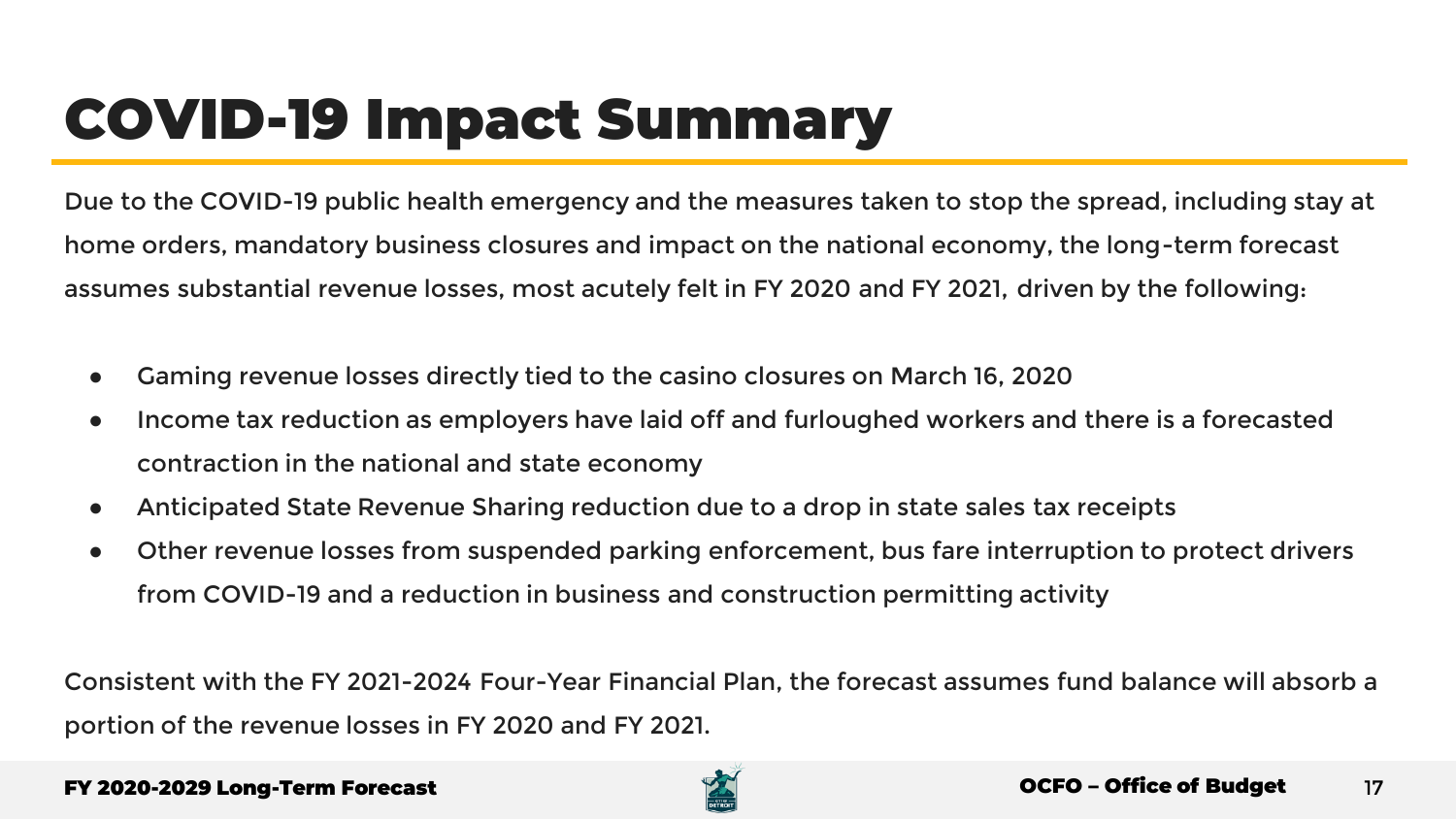### Baseline Forecast Assumptions

#### Revenues

- Based on the City's annual budget for FY 2021 and four-year financial plan for FY 2021 FY 2024
- Baseline includes additional updates for COVID-19 impacts
- Major revenue growth continues along City budget trends after FY 2024
- Other revenue growth generally held at 2% after FY 2024

#### Expenditures (forecasted from FY 2019 actuals and known adjustments)

- Annual wage growth based on current labor agreements and inflationary increases thereafter
- Healthcare, dental, and vision benefits include inflationary growth
- Legacy Pension cost based on FY 2021 Adopted Budget and 30-year level dollar amortization
- Debt service based on existing debt service schedules
- Other operating expenditures include 2% inflationary growth
- Forecast does not include one-time spending from fund balance (e.g., blight, capital, RPF)

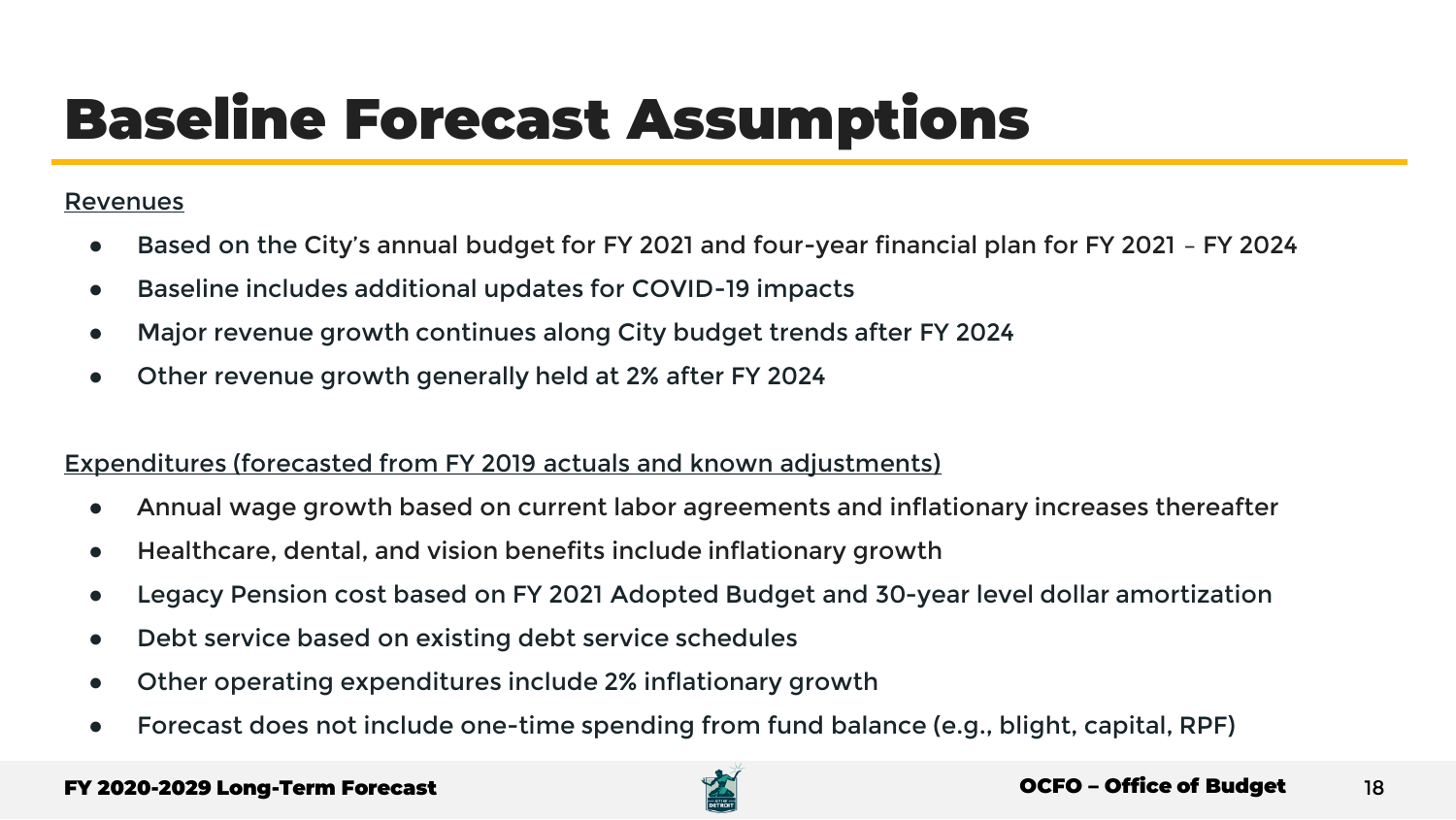### FY 2020-2029 Long-Term Forecast Baseline



\* Includes recurring RPF deposits as expenditures through FY 2023

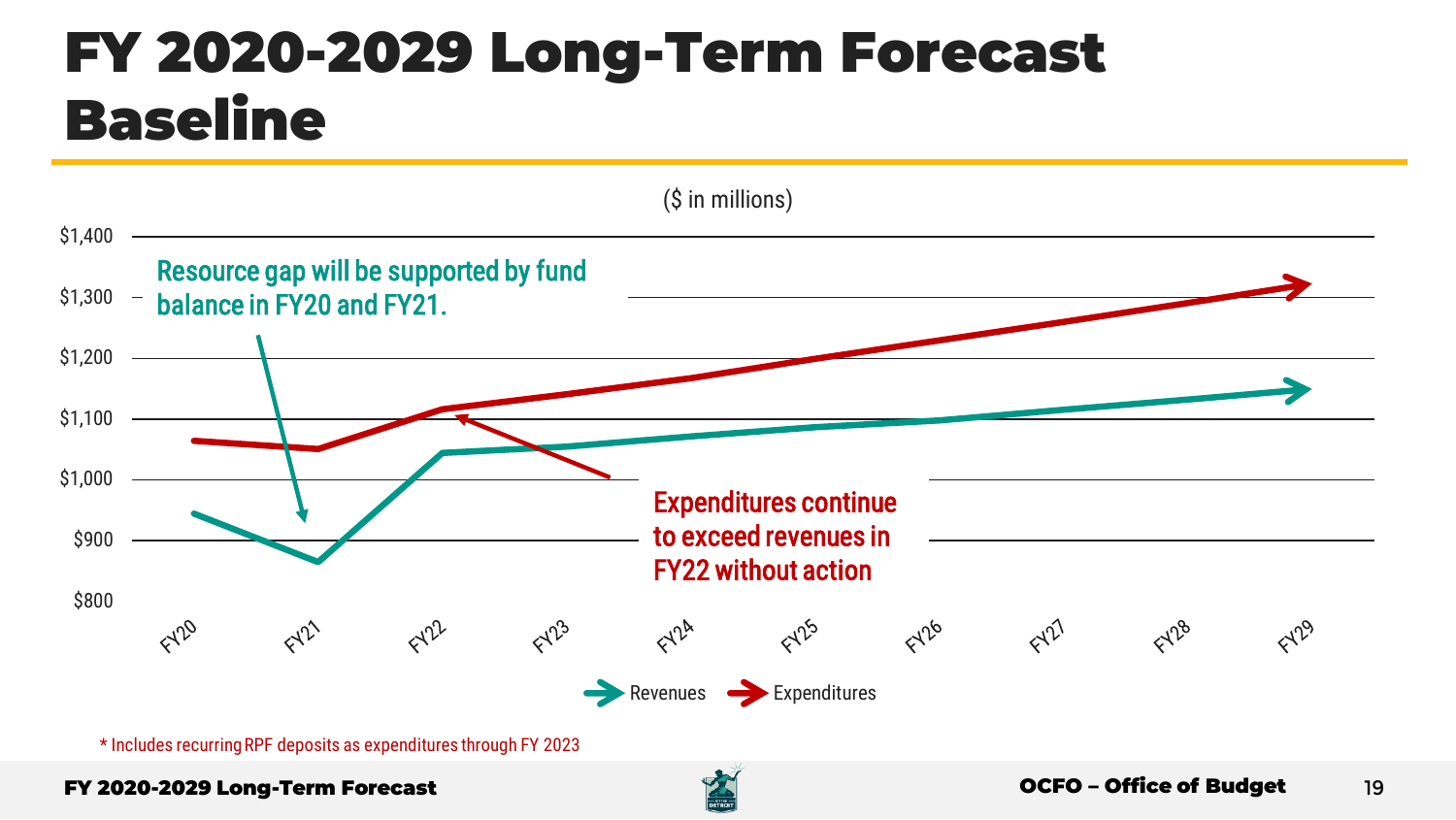### COVID-19 Impact Assumptions

#### **Income Tax**

- Individual tax losses in FY 2020 were estimated using YTD collections through May and a year-end projection
- FY 2021 estimates assume 18.5% annualized US GDP increase in Q3-2020 (initial recovery following Q2 contraction), followed by a slow recovery thereafter
	- Based on the May economic forecast from the University of Michigan, with adjustments for actual City Income Tax experience through May
- Corporate and partnership tax revenue will be flat in FY 2021 and not begin to recover until FY 2022, in line with State revenue expectations
- Assumes additional income tax refunds due to nonresidents working from home due to COVID-19 during FY 2020 and FY 2021, followed by an ongoing 10% loss from a permanent change in remote work behavior
- Assumes a sustained recovery following economic contraction, with no second wave of extraordinary COVID-19 business closures
- While having returned to growth, the City's employment base will remain below prior forecasts

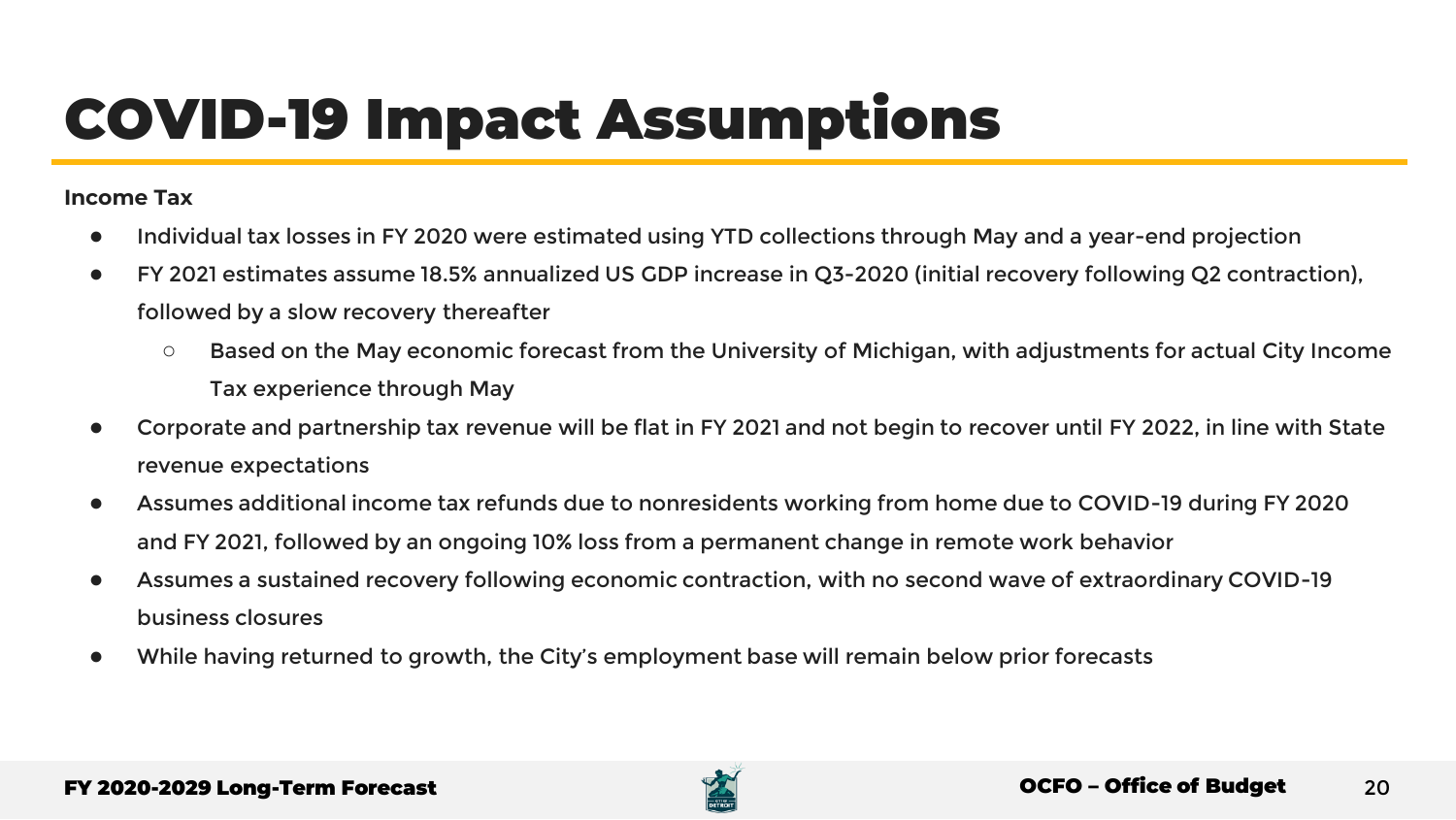### COVID-19 Impact Assumptions Continued

#### **Property Taxes**

- Assumes 50% loss in delinguent tax payment plan revenue through end of FY 2020 and for all of FY 2021
- No auction proceeds assumed in FY 2020
- No impact on summer 2020 tax levy, which are based on values as of December 31, 2019
- Does not include potential future impact to taxable values from COVID-19 recession

#### **Wagering Tax and Fees**

- Assumes casino closures through July 31, 2020
- Followed by gradual reopening: Aug-Oct (20%), Nov-Jan (50%), and gradual ramp up from Feb to Nov 2021.
- Casino activity returns to normal or otherwise adapted by FY 2023 to achieve prior forecast

#### **State Revenue Sharing**

- Ongoing annual losses of roughly \$6M for FY 2022-FY 2024 below February 2020 Revenue Estimating Conference
- While having returned to growth, the State sales tax base remains below prior forecasts
- Does not reflect \$24M proposed FY 2020 statutory State Revenue Sharing reduction, which has not yet been enacted, nor potential additional reductions in FY 2021 and forward.

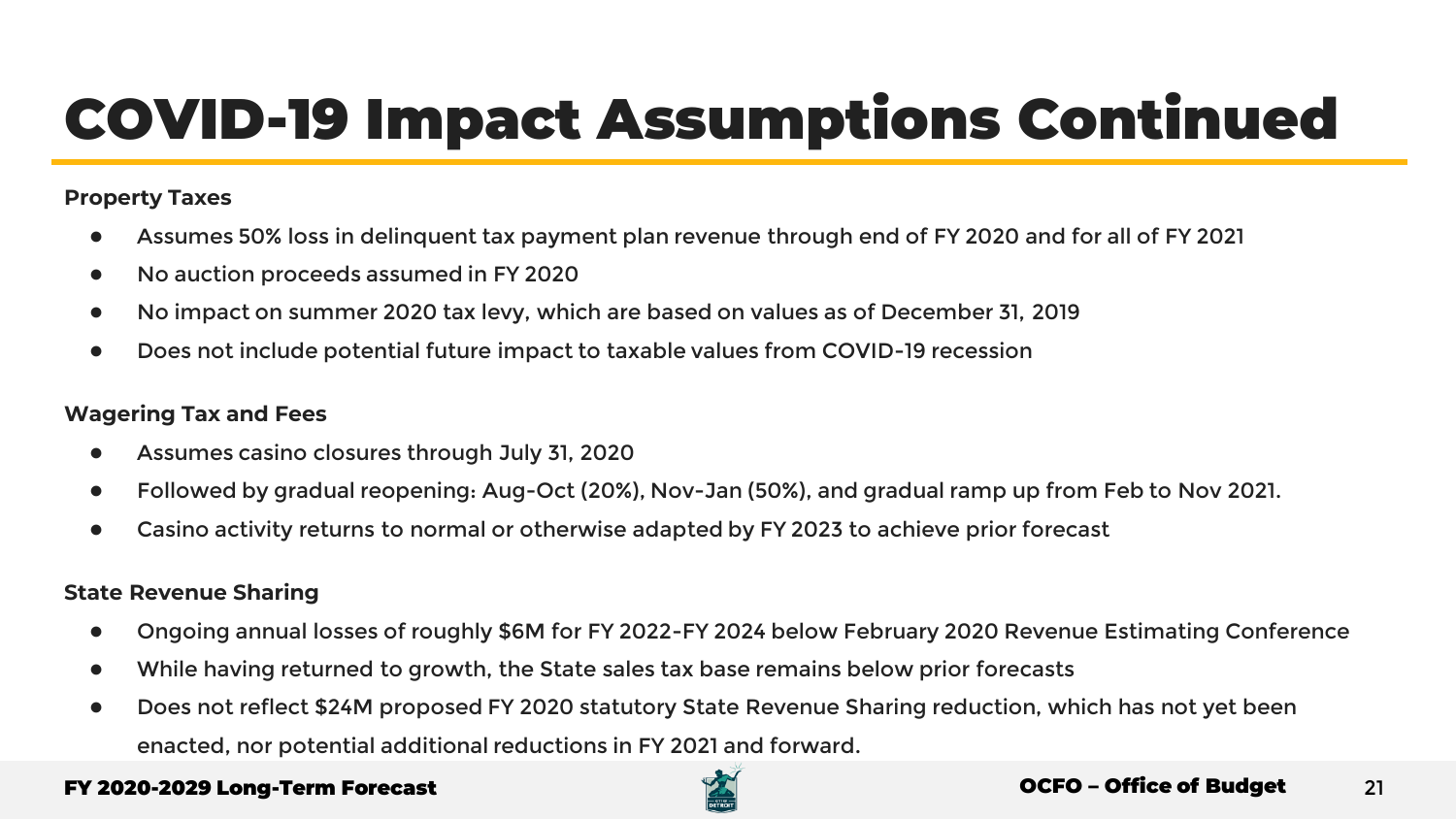### COVID-19 Impact Assumptions Continued

#### **Utility Users Tax**

- FY20 losses estimated from YTD collections through May and observed water utility usage.
- Assumes recovery in tax revenue spread between FY 2021 and FY 2022 but will remain below prior forecasts.

#### **Other Departmental Revenues**

- Parking fee and fine losses due to FY 2020 closures and assumed phase-in to normal activity throughout FY 2021
- Court fee and fine losses throughout FY 2020 due to closures
- Loss of license, permitting and inspection charges during closures and economic recession, assumed phase-in to normal activity throughout FY 2021
- Investment earning losses due to economic impacts of COVID-19
- FY 2020 loss in fees and service charges due to closures, such as blight tickets and recreation fees

#### **Expenditures**

- DDOT contribution reduced by \$20 million throughout forecast period per FY 2021-2024 Four-Year Financial Plan
- Removal of FY 2021 general wage increases for non-union employees and bargaining units that have agreed to date

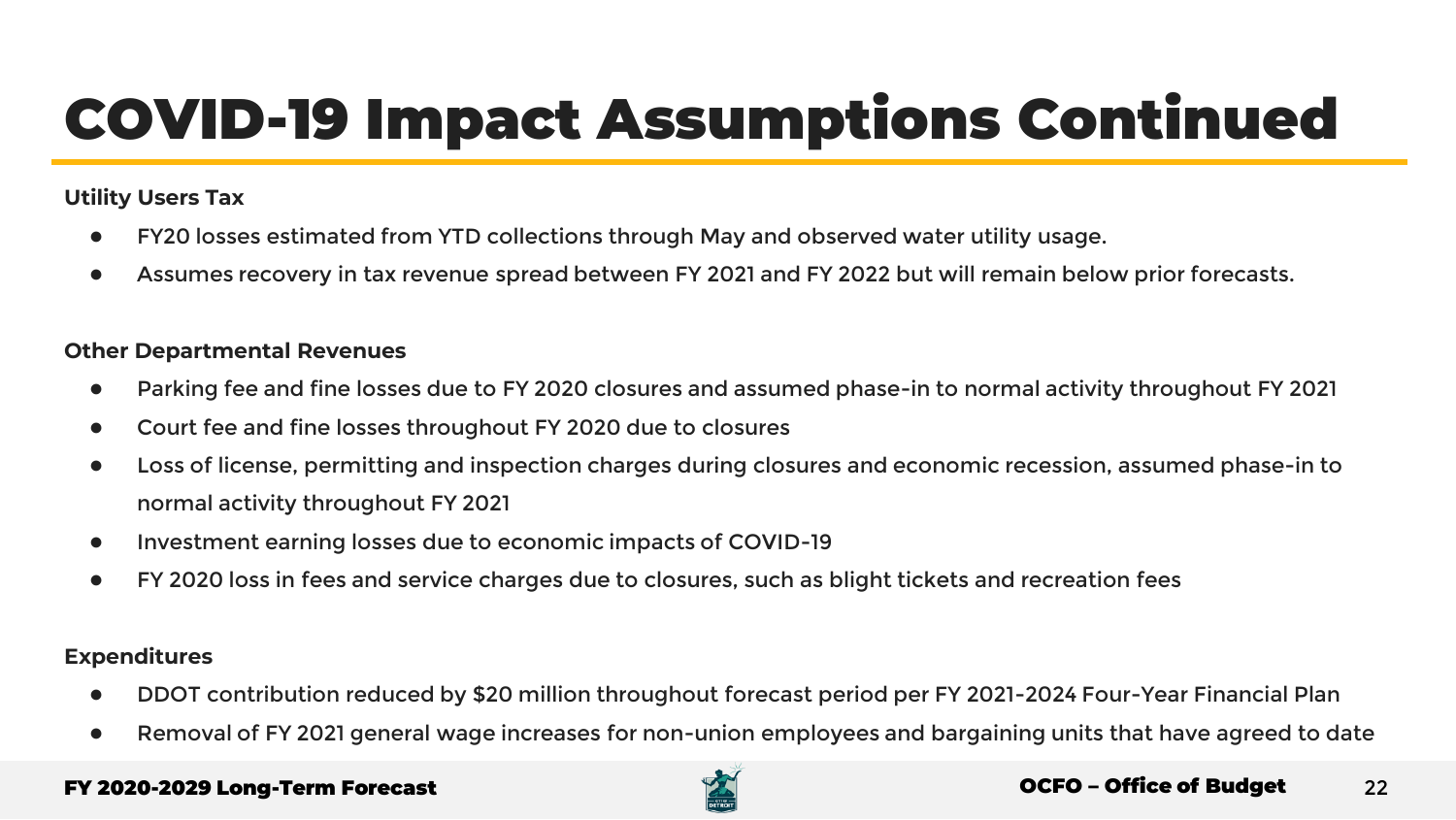### Risks not included in the forecast

The City faces continued downside risks not included in the forecast, including, but not limited to:

- Second wave of COVID-19 causing another round of mandatory closures
- Slower reopening of casinos and the local economy than currently expected
- Extended and more severe COVID-19 economic recession
- New normal for economic activity with ongoing capacity limits and remote work
	- Reducing the potential gains from economic development if employment levels are curtailed to meet new capacity limits
- State Revenue Sharing reductions as the State rebalances its budget due to COVID-19 impacts
- Significant growth in annual legacy pension funding contributions if Pension Plans adopt a shorter amortization period and/or continue to fall short on investment performance
- Forecast does not include additional expenditures due to COVID-19 response activities

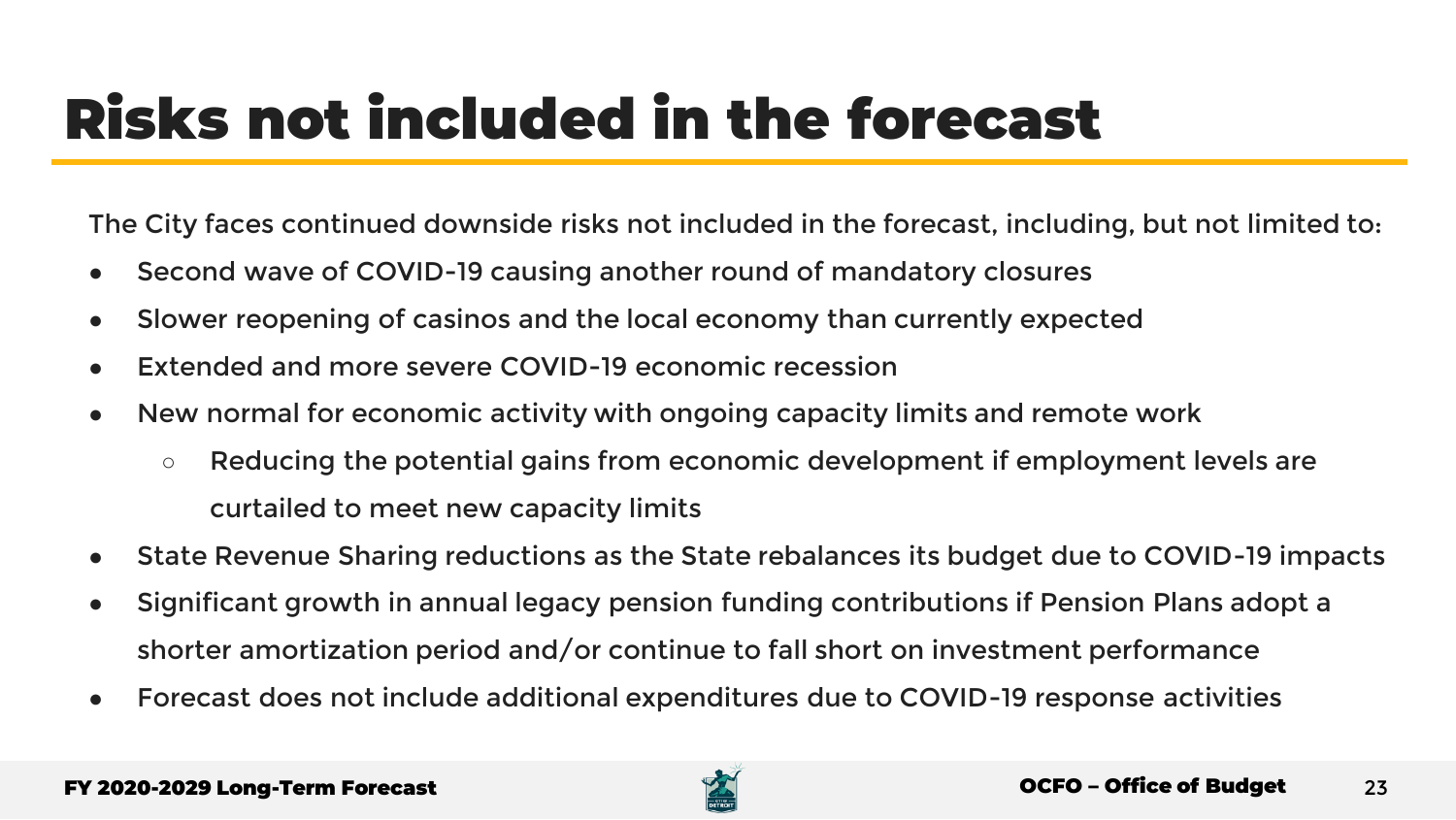### Potential upsides not included in the forecast

The OCFO also forecasts potential revenue and expenditure savings opportunities beyond the baseline for longterm planning purposes **and to drive action to achieve fiscal sustainability:**

- **Economic Growth and Development**: Development projects underway and announced, and gains from expiring Renaissance Zones. Does not assume continued development beyond announced projects. Assumes one-year development delay based on COVID-19.
- **Revenue Enhancements**: Additional aid provided by the federal government, State-shared marijuana excise taxes, internet gaming and sports betting, departmental revenue initiatives (e.g., parking meters and emergency medical service fees).
- **Operational Reform and Efficiencies**: Overtime management, workforce efficiency planning, and potential reductions in actuarially determined hybrid pension contribution rate
- **Eliminate FY 2021 general wage increases or equivalent savings from pending bargaining units:** Provides ongoing savings from eliminating scheduled across-the-board base pay raises (requires labor contract changes), or achieving equivalent departmental savings.
- Potential federal stimulus for state and local governments.